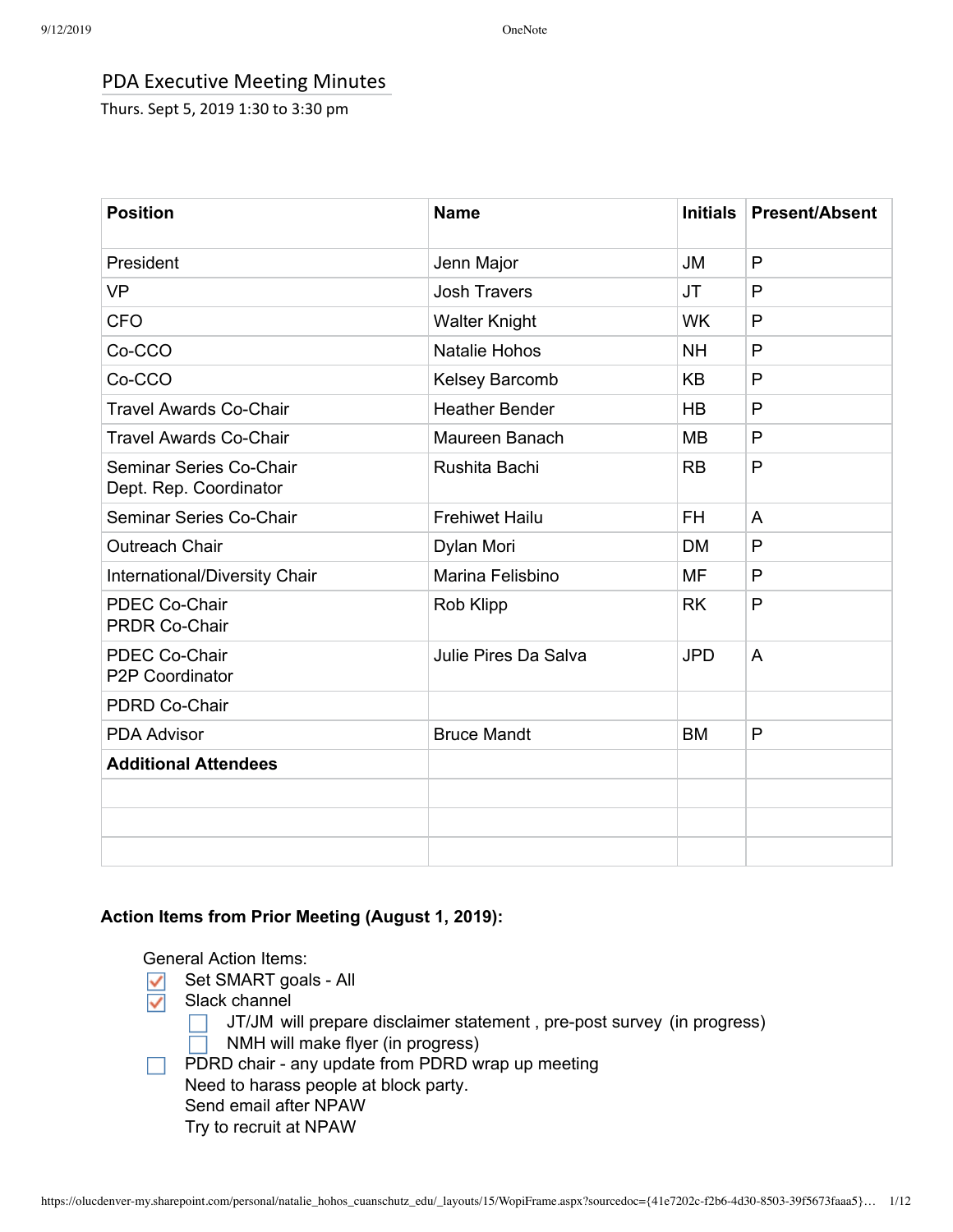# NPAW/Block Party Action Items: **General:**

Make handouts for NPAW/block party for where to find resources and QR codes to find them / MF and KB will coordinate to find where resources are on the website and then make flyers with QR codes for block party table

–**KB**

 $\triangledown$  Order pens and stickers

## **- Heather will order**

 $\sqrt{\phantom{a}}$  JM - create sign up sheet for block party with at least 2 people there at all times

## **Daily Activities:**

**Monday:**Lunch Time Professional Development Workshop - CV/Resumes. Have feedback on CV/Resumes during rest of week

## **In charge: JM**

- $\triangleright$  JM Talk to Bruce to see if this is feasible
- $\nabla$  Reserve room

**Tuesday:**Coffee Hour 9:30 - 10:30, Headshots all day

## **Coffee Hour - JDP/RK**

 $\triangledown$  JDP/RK - find resource representatives to have at coffee hour

## **Headshots - FH**

- $\blacktriangleright$  FH Talk with Bruce about how pays for these/ how much they cost
- $\triangledown$  FH Look into finding a new photographer/picture location

**Wednesday:**Block party, happy hour, and trivia

## **Block Party - JM**

- $\sqrt{\phantom{a}}$  JM make a sign up sheet for people manning table (3 at all times)
- NH/MF wheel with questions/prizes
- $\Box$  Make Survey (paper) to have postdocs fill out to help guide our advocacy goals for the year
	- MF/JM take lead
- $\Box$  Make handouts for NPAW/block party for where to find resources and QR codes to find them / MF and KB will coordinate to find where resources are on the website and then make flyers with QR codes for block party table
	- KB and MF will take lead on
- $\sqrt{\phantom{a}}$  Reach out to project bridge to see if they are using their tent for the block party - if not will use NH tent
	- NH ask Erin they are using
- $\triangledown$  Order pens and stickers **-**Heather will order
- Make SWAG inventory JT/JM

## **Happy Hour - JDP/RK**

 $\sqrt{\phantom{a}}$  JM/JT - Touch Base with BM about funds and fill out alcohol form

## **Trivia - KB**

- $\sqrt{\phantom{a}}$  Get in touch with trivia guy to find out logistics
- Make RSVP signup  $\overline{\checkmark}$

**Thursday:** Career Panel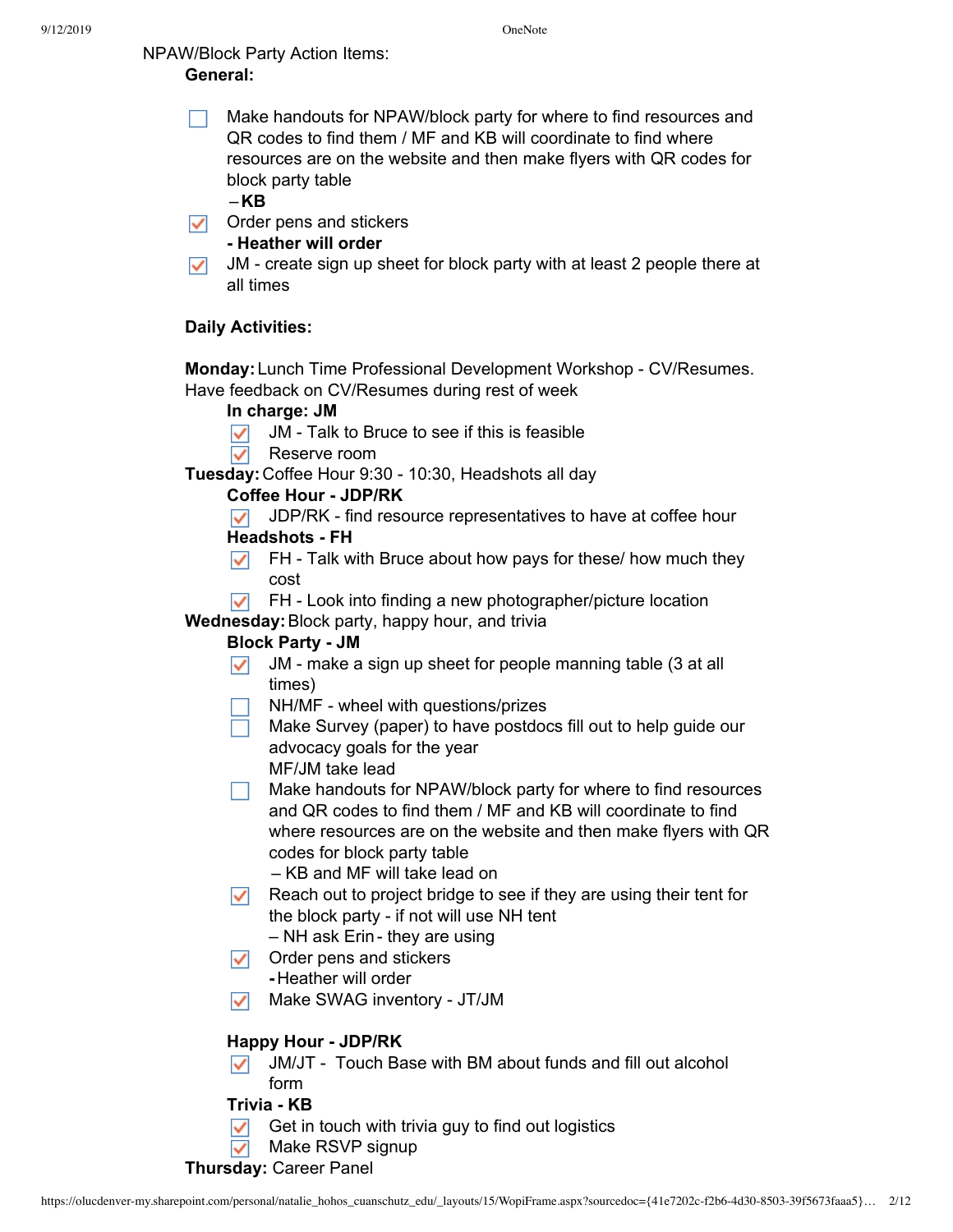## **In charge: MF and WK**

- Find panelists 4-5, one international
- Make RSVP (to help with refreshments)
- Put together refreshment order
- Reserve Hensel Phelps-Bushnell Aud
- Invite grad students in addition to postdocs
	- Bm has done, we can send email out with panelists JM
- Coordinate question generation slack channel?

**Friday:** Ice Cream Truck and Scavenger Hunt

# **Ice Cream: JDP and JT**

**D** Book Truck / Reserve Space

## **Scavenger Hunt: NH and JM**

- **V** Organize Scavenger hunt
- Set up RSVP?  $\checkmark$

## **Slack Channel Related**

- NH Make slack channel flyer in progress
- RB talk to Dept. Reps about program to get word out  $\checkmark$
- KB advertise on social media once we get channel going
- NH Include in PDA digest to get word out
- JM/JT make pre/post survey for slack channel
- Get Betty's approval for 2 \$25 gift cards for pre-survey participation

## **Dept. Reps. Related:**

- KB follow up on Dept. Reps. Summer Social Event
- RB get Dept. Reps. Involved in the seminar series recruitment
- $\nabla$  NH add a 'find your rep here section of the digest' work with RB and JT to get up to date list.

RB - Start thinking about changing/making attendance requirements Dept. Reps.

## **International/Diversity Related:**

MF - start working on career development for international event

## **Communication Action Items:**

- $\nabla$  Update Website to have links to resources or PDA/CDO office if they provide resources (KB)
- NH and KB add to website and digest**how**we choose the POTM

## **Travel Awards Related:**

MB/HB - Update list of travel award reviewers

- MB/HB getting scores to postdocs who apply
- MB/HB adding a filter into the application process so you can only apply for travel award deadlines that fit your conference dates.

## **Meeting Agenda and Minutes:**

## **1. NPAW:**

## a. **Networking seminar**

JM – Bruce is okay with running networking workshop. Will be 11-12:30 on Monday of NPAW. Only location option was Bushnell Auditorium – booked it.

JM – looked into getting cv/resume feedback from the writing office, they don't serve postdocs, offered to give us 5 hours which would only reach 10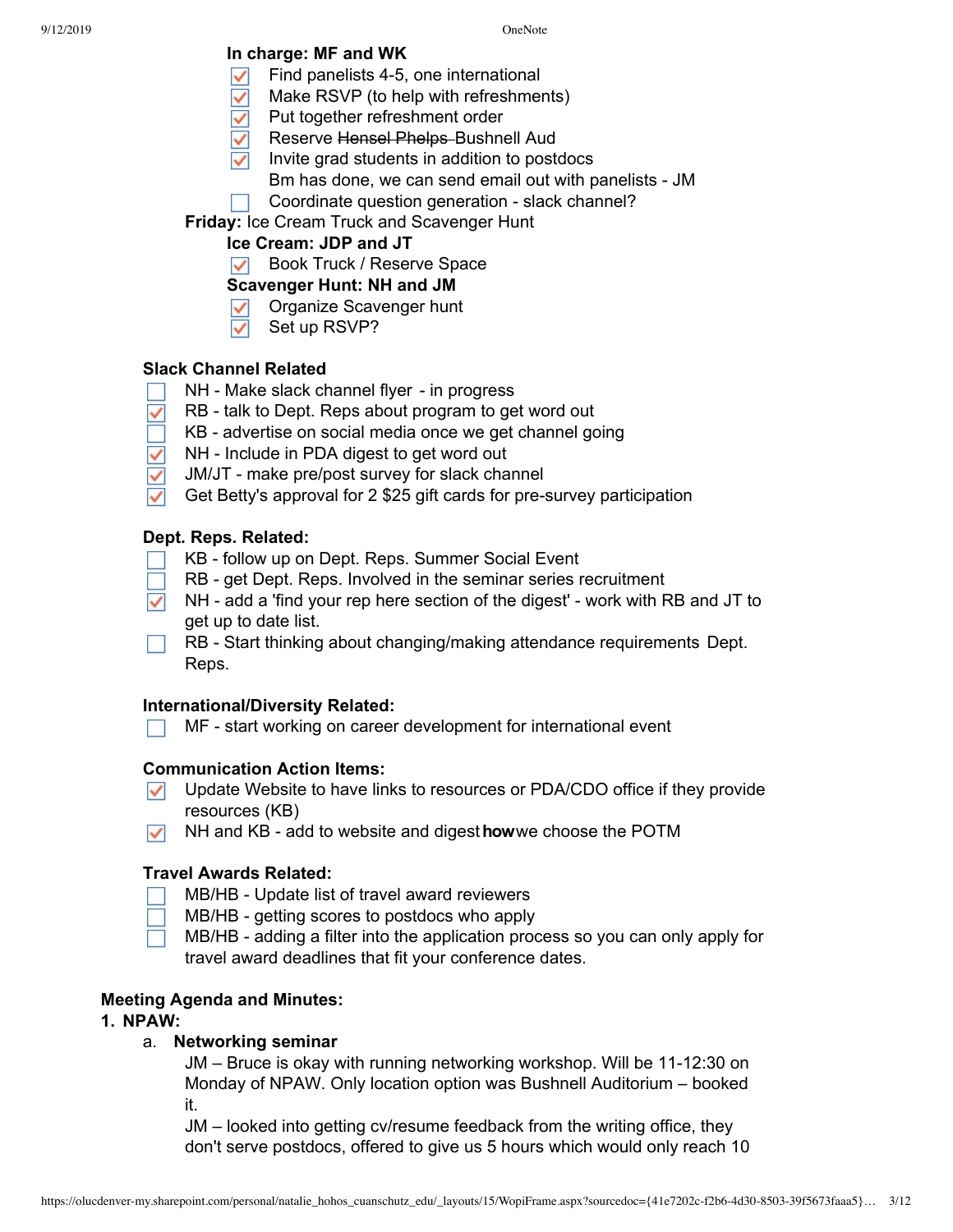postdocs so not an option. We can promote that Bruce is available to help especially with specific jobs.

JM – for the networking workshop we have \$ so we will get real lunch. Bruce has a RSVP going so we can get a headcount for lunch. Will need volunteers to help run, can reach out to reps to help.

## b. **Headshots**

JM – Bruce got this set up for 9:30 to 3 on Tues

KB – do we pay for headshots

BM – no

BM – talked to photographer about concerns we expressed. Going to have pictures in same room with a mirror. He was receptive to feedback, doing a lot so time limited. Going to just have solid backdrop, shoot farther back for shoulders up – you can crop but you have option, when ppl check in you can indicate if you want to smile or not. If you want to not smile the options he will give you will include these

## **c. Coffee hour/resources**

JM – do we want to have the coffee hour outside of krugman? Expecting more people and with resources we would have room for them and more traffic.

JM – look on the excel file to see if there is anyone else you want to contact – help out!

RK- has the excel been updated

JM – just write your name for point of contact on excel and contact them,

MF- I can help out

JM – say we can have a table or you can just hang out with postdocs

MF\_ new resources or just what's on list

JM – I think new would be great

MF – Someone to talk about benefits would be great – health insurance, short term disability.

JM - I think that's useful. Not sure who to contact.

MF – Will look into it. Depression center not useful – don't serve postdocs

JM – we have a few but would be great if we had more it will be better.

## **d. Block Party**

JM –have all the volunteer slots filled – we are good.

MF/NH - come up with trivia

JM – add it to the excel sheet so others can help.

JM – we can take non PDA exec members to help – ask anyone you know!

JM – HB got stickers!

HB – we have new big and little stickers

JM – we also have lots of the mugs and water bottles and spinning wheel.

For prizes – can't give big prizes to everyone who come by

NM- big prizes to trivia winners and then candy for everyone else

## **e. Happy hour**

JM – we just got alcohol authorization approved! I asked for 50 drinks.

WK – is this at \$6 / drink

JM – Budgeted up to \$8-9 a drink, beer likely cheaper this would still be within range. We need to think into logistics.

NH – give tickets to postdocs, they give to cedar creek and then they put them on our tab

JM – we have money for food too, total \$600 for this event.

## **f. Trivia**

KB – booked tables for happy hour and trivia. Will call day before with final number of people. 3 tables for trivia (20 ppl)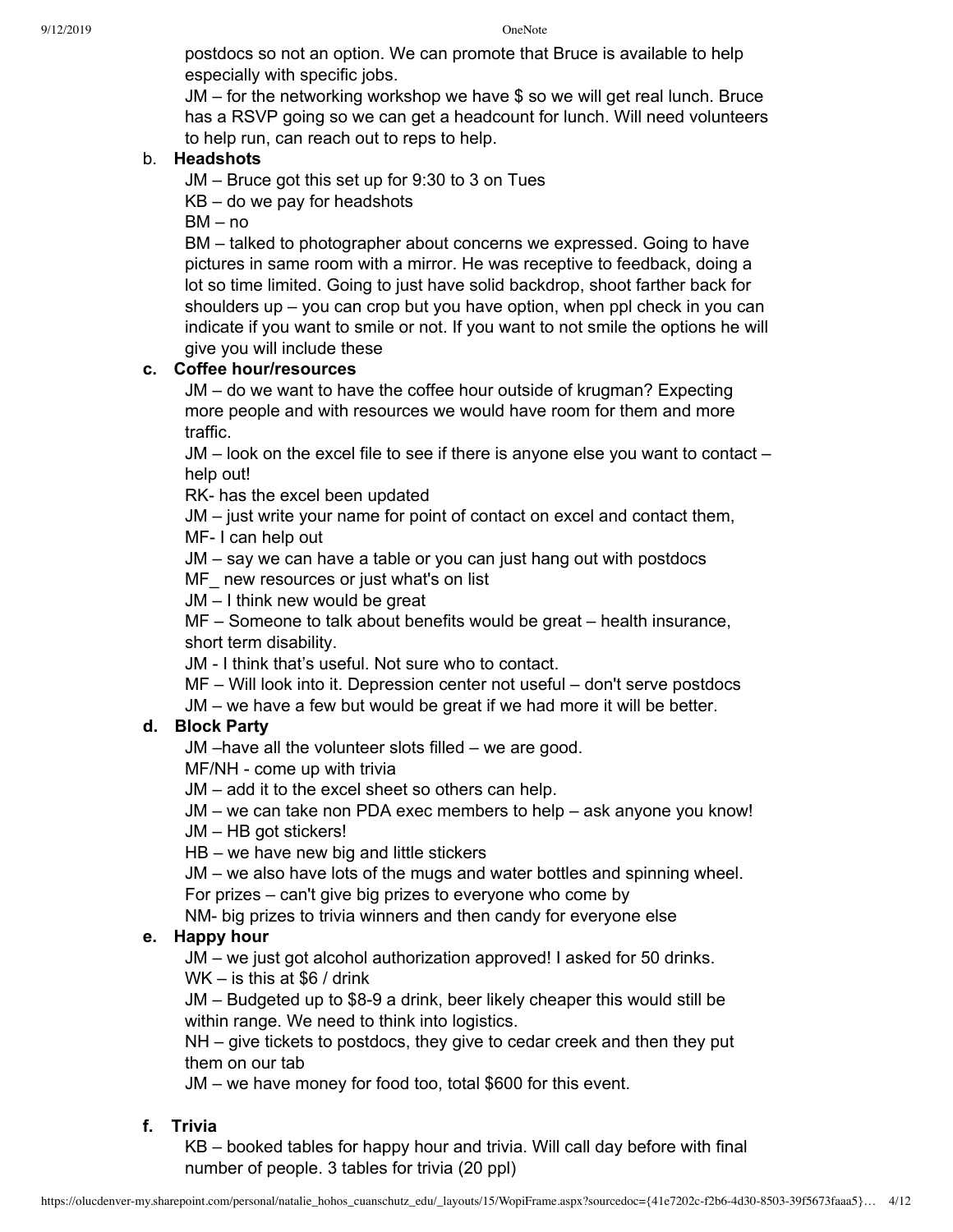JM – tried to go way over with the number of people to make sure enough

KB – said 15-20 with 3 tables close together.

RK – our happy hours are 12 – 14 ppl.

MF – we are paying for alcohol – except more

WK – are we doing additional drinks for trivia or is it for happy hour and trivia JM – plan 1/person

JM – need to move happy hour until 5pm – can't have before 5pm is we are paying per university policy

KB – reserved tables starting at 5. may not be close together/pull together

JM – can we start in our normal side and then for trivia go into smaller tables

RK - I think that would be fine may get different people at each event.

KB – I will see if we can do this to get the two areas for the two events.

JM – how do we want to do RSVP.

RK – could do at block party.

JM – okay keeping this just for postdocs

 $All - yes.$ 

KB – Ill make a survey for RSVP 'first 50 get free drinks'

RB –may want o buy coffee so we have enough. Holds 40 cups – 20 actual coffees

WK – how much to buy coffee

WK - \$20 bucks...

BM – do we need a new coffee maker?

MF – its not great..

JM – be good to get something with filter system

WK – will look into this based on our budget.

RB – or just get things to put the coffee in...

WK – will look into those options too...

## **g. Career Panel**

JM – 4 confirmed

MF – Maria confirmed – MSL

JM – I had reached out to career in science but have not heard anything from them. Seeing if we could get government or nonprofit.

KB – know someone in career in science

JM- can we reach out to mike d for medical writer? Anyone want to contact him

WK – I will contact him

KB – I have a friend who is a medical writer  $\vert$  I will check with them

WK - I think Amber has a friend who does writing – I will reach out.

NH – any academics?

KB – I know someone at Regis University

All – like the idea from another University.

KB – will reach out

JM – if we want someone here, maybe someone new.

WK – ask Casey – professor for less than year

RB – someone who does grant writing – Jennifer Camp, policy form NIH

RB – will contact

WK – will we have people submit questions early, heather asked for any we have to be sent to her

NH – Slack channel, do before wends I can put in Digest

RB – will help if we knew who was confirmed

JM – put up confirmed on website.

KB – update confirmed people.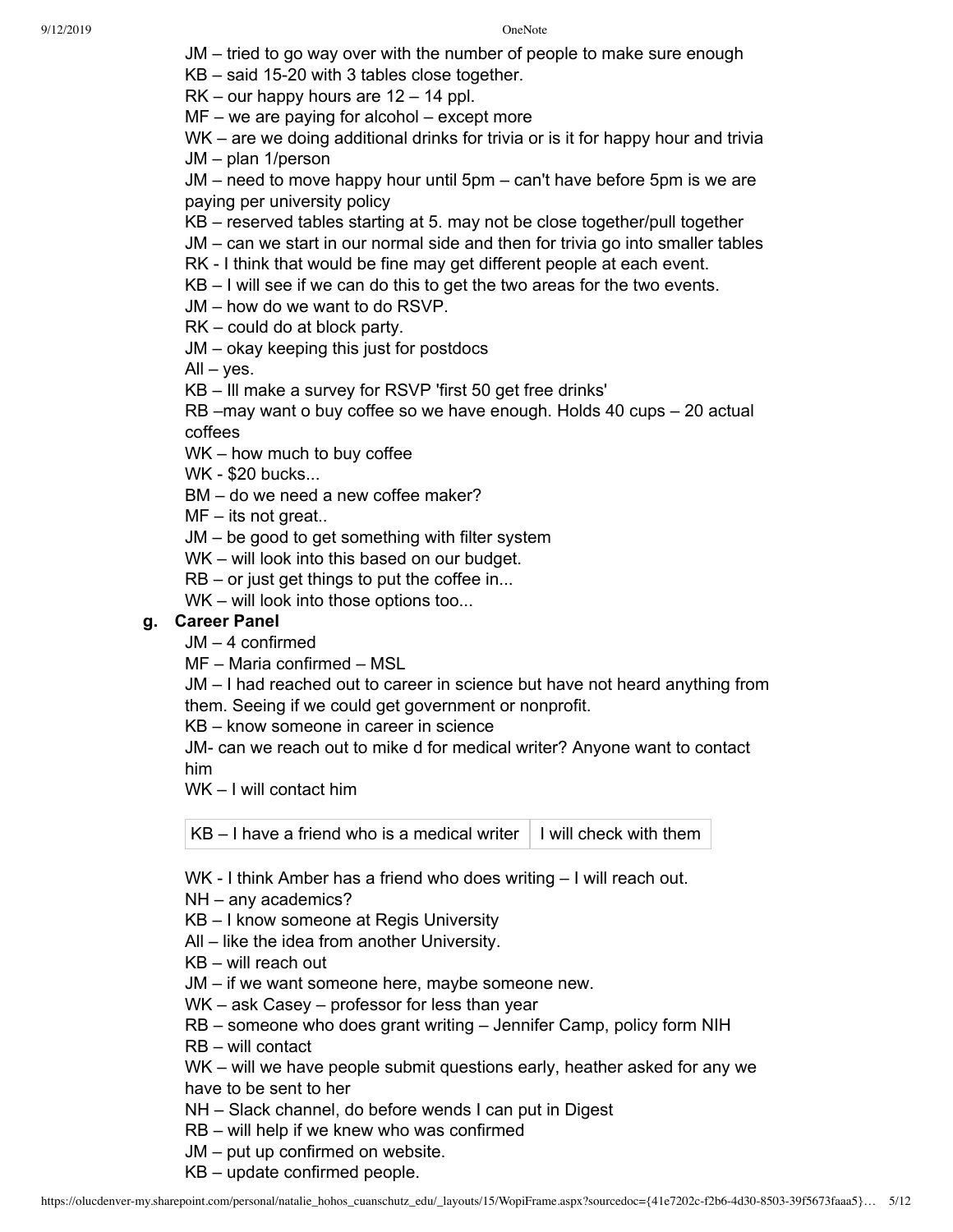JM – should we make one flyer for NPAW that has everything. With QR code

 $All - yes$ 

MF – and then have separate flyers for each event too

DM- what did we do last year

- JM we were a bit behind...
- JM lets do one all together don't want to many distracting...
- KB flyer from last year on website
- JM okay we did have one full one.
- DM –like all info in one place
- JT send reminder email everyday.
- KB will make flyer
- BM have you submitted events to NPA
- JM not yet, Ill get on it.

JM – career panel getting there. 9:30 to 11:30, building 500 8<sup>th</sup> floor. Do we want bagels and pastries. And maybe do RSVP for this as well – for how many to order. KB – should we just have one survey to sign up for everything - trivia/happy hour/career panel/scavenger hunt

BM – has RSVP for headshots ready and networking ready

BM- doing it all in one, have links in the survey for the networking workshop and the headshots. Headshots I have to do separate, but we could have the networking in the NPAW

BM – use Qualtrics for it all.

KB - I don't have Qualtrics, but usually use google

JT/WK - will make the overall Qualtrics survey.

BM – actually people already registered for networking, so keep it separate and just have link in NPAW RSVP

JM – anyone want to be in charge for ordering food for career panel and lunch for networking (RB will take care of coffee hour)

MF – where do we order food

JM - wherever we want

BM – I can help with this too.

RB – survey should have dietary questions

JM – yes definitely for lunch

JM – what best place for lunch – Panera is good

BM – networking workshop has bit of lecture in beginning – could eat then.

Could do a variety of boxed lunches from Etais, Panera has salad and soup – but is messier. Box lunch easier

JM – we will look at prices

BM –30 ppl register, 5 say they can't come, and then 75% actually come – 20ppl. This is NPAW and may be more.

WK – will order lunch

NH – will order breakfast

## **h. Ice cream**

JT – happy cones booked will have the fruit and then vanilla, chocolate, cookie and cream and vegan option gelato. Will be where food trucks are in front of building 500. 100 people min we pay for who comes at end of the day

JM – we think about 100 ppl came last year

JT – still have to fill out insurance forms for university, but should be easy

MF – restricting to postdocs?

JT – postdocs and anyone with a postdoc.

JM last year we had badge scanner

BM- do badge scanner and give tickets then tickets to ice cream truck.

MF – need volunteer to hand out tickets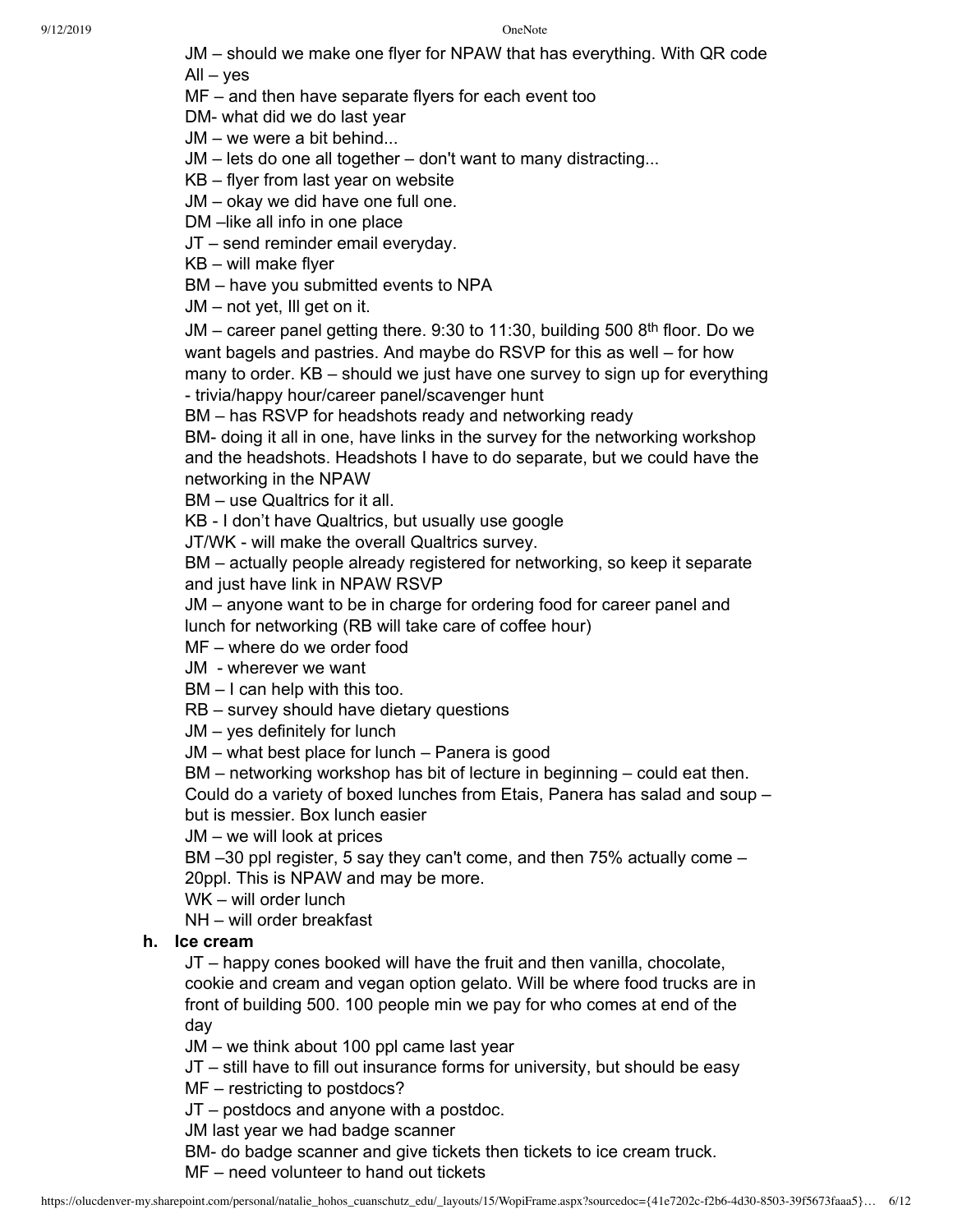JM – need to create another volunteer sheet

BM – pop to invite reps to do more.

JM – yes RB going to reach out.

## **i. Scavenger Hunt**

JM – NH sent list of ideas of what to look for. Are we having a prize?

RB – good idea

NH – we should have prize

JM – if team what do we want to do for advertising.

NH – are we going to make your own team or we assign

JM – better to push people out of comfort zone and assign teams - don't how many people will do it

BM – this is anxiety to me...encourage that this is a team event can assemble your own or be a random add.

MF – increase attendance if you come with friends.

JM – in survey how to do it...have a spot to write names of people.

JT – could we assign teams at start of event and don't worry about it on survey

BM – could be better to assign right before event. 'Teams assembled at event'

JM – tell people to still come if they didn't sign up.

BM – good to get sense of how many people will come, but don't say you can't come if you don't register.

JM –word it more as interest in attending

BM – yes what you think you want to attend so we can know how much food.

KB – may need to really know for trivia

BM – headshot have to sign up ahead of time.

JM – yes we should put this in flyer for two required say 'pre-registration required' in emails and flyers and digest.

JM – back to prize. If we want to do gift cards have to do now.

BM – too late for gift cards

JM – have to buy things

BM – could buy, have speed type option, all of the SWAG put something together

JM – let's say prizes and not specify yet.

MF - I think it would be nice to have specifics to help people come.

BM –what did we say in the official function form about what we are spending

JM - I put it in for parts but not the whole week

BM since not spending enough we don't need to do it but we should do it for our internal records

JM – so I should just do one form

BM –yes

JM – let's do max 4 per team \$200 total speed type so \$50 each.

WK –budget \$650 ice cream \$200 scavenger Hunt, \$600 happy hour, \$700 for food - \$2150 last year we spent \$2575 so we are a bit under. We are

within a good range but don't want to go much higher.

HB - \$370 ish for stickers and pens bought

WK – brings us to where we were last year

NH – not sure how disruptive scavenger hunt will be

JM – how long

JT – how much time did we a lot

JM – all morning but maybe start it later. Will have to meet to get list

NH – limit to hour and who has most win, show up 30 min before to organize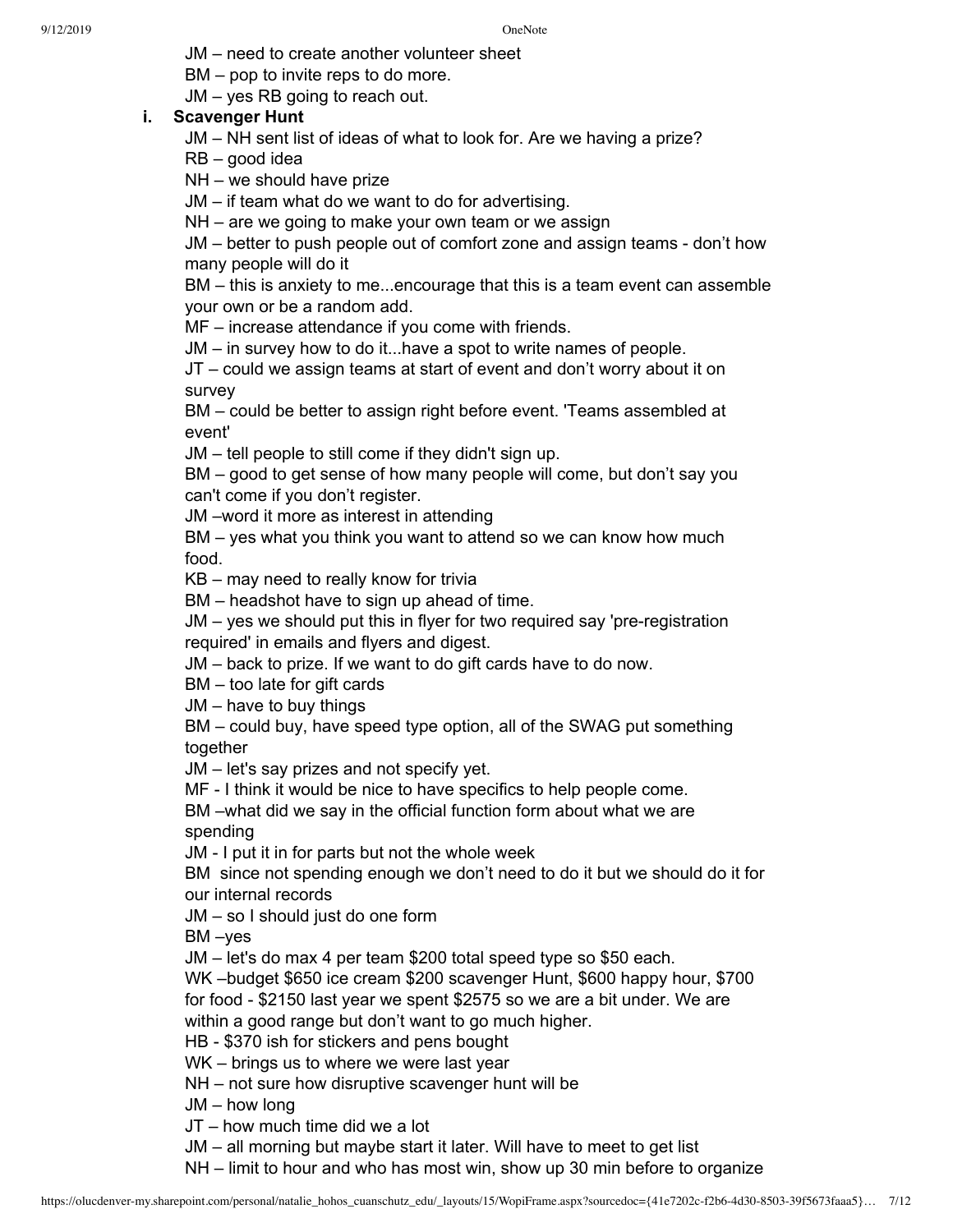JM – meet at 11:30 scavenger hunt 12-1

KB – could be nice for flexibility for when to do it.

NH – hard to chose winner

JM – need to have everyone meet

RB – go to same location to start with

JM – go to where you want to go.

BM – get all resources on board – they can check their card (front desk person)

JM – could have a check if you want extra point post on slack or social media, one point pic, two points in pic

## **2. SMART goals** (open for anyone to share their goal(s) for the year)

JM/JT: Have 100 unique users within first year on slack channel (on survey at least 100 ppl said they were interested)

BM – article on slack

NH – will be in digest next, good with debut of slack

RB - getting reps involved

JM – in communication survey we have info on who knows there rep, so we can do exit survey in spring to track this – then you can pick a number

RK – increase average number of attendees to coffee hour and happy hour and also unique attendees. 20% increase in attendance

KB – increase number of followers on different social media platforms - 50 each. Twitter currently 450, Instagram and Facebook at 100-200

## **3. Slack rollout**

a. Survey results

#### Slack survey JT: 160 responded

People like getting our emails (only people who saw the email could respond), flyers work well too these are the only ways people get our info How often do postdocs read PDA emails –doing pretty well 75% read it 75% of time or more

Dept reps – majority aware of program, most people do not know who their rep is – same for have you contacted your rep – most people have not How connected to postdocs do u feel – pretty good but room for improvement, majority feel at least somewhat connected.

BM – keep in mind that this is 50% of postdocs in the survey. These are

impressive numbers, room to improve, but encouraging

Where do you go for resources or support: Post doc office, website,

colleagues highest, for resources colleagues and supervisor highest

Are you interested in communication channel – majority probably or definitely interested – 100 ppl.

Have you heard of slack – mixed results

Most people have not used slack before.

Would be slack be a good way to communicate – most thought yes Topics on slack – resource equip up there, sci questions up there, general, postdoc challenges. Ppl don't care about life in US a lot. Other topics – job hunting, social meetup Good options to start with – highest postdoc life/challenges JT –pick a few to start with and see how it goes

General comments: mostly positive, nothing super useful. One person commented about family friendly things

In genral ppl pretty positive about slack.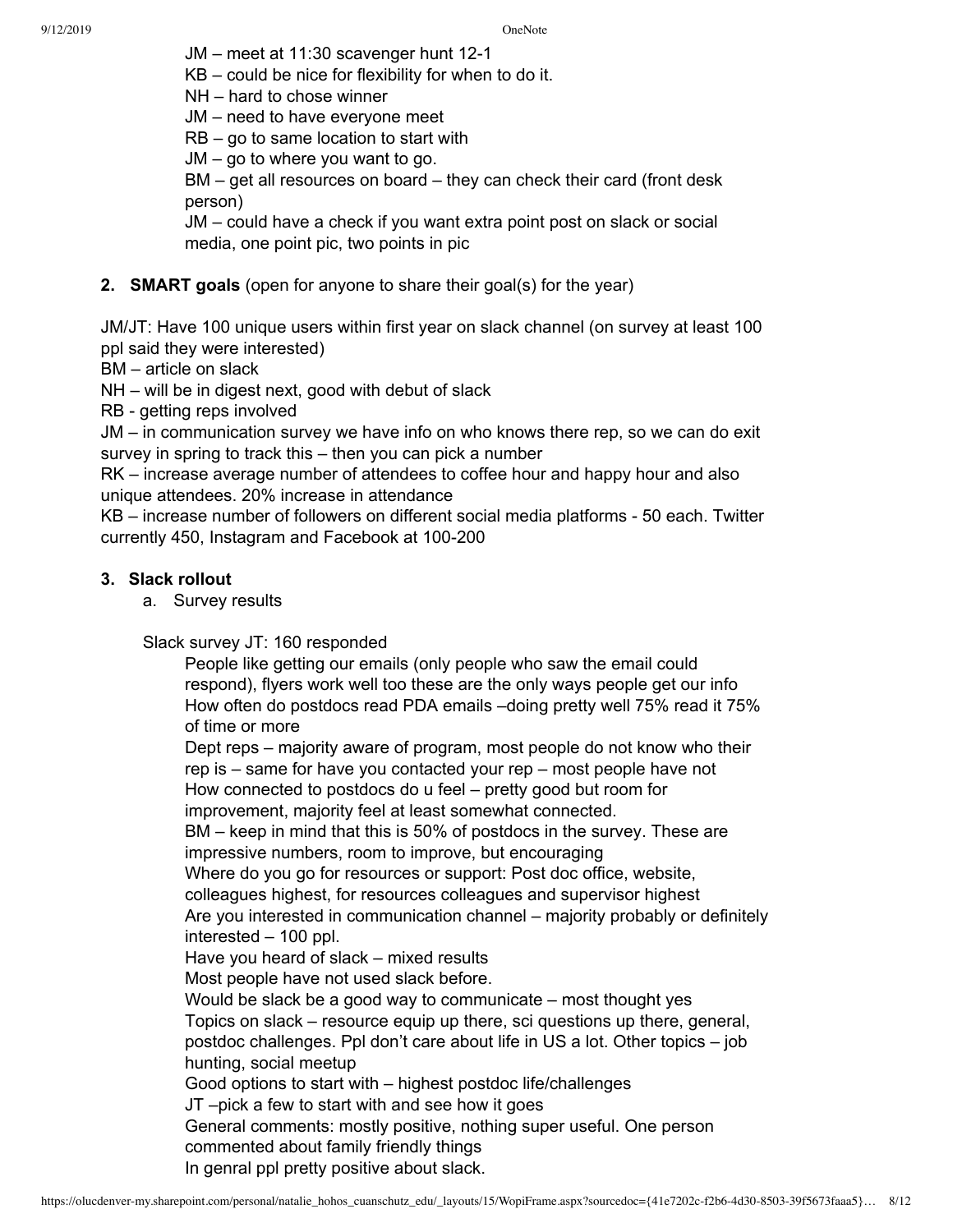BM - I like this, have an actual study we did. Suggestions - don't be too ambitious – start with 2 channels: resource sharing and postdoc life channels (can roll a lot in this one) then track and compare which is more useful. When posting about NPAW this is a way to reach the goal. May want to write this up somewhere.

JM – doing those two would be good.

KB – helpful to have short workshop to introduce it

JT – you tube video

KB - I looked and they were all crap

BM – we can make one. Even if just screenshots to create a pdf – how to sign up how to use etc. Create tutorial.

JM – screenshots useful.

b. Flyer

KB – sign up to a page not individual channels.

JM – three things you put at bottom cover what we are doing anyway.

JM – can we get the list of ppl on listserv to invite to slack

BM – yes, may be other ways to do it to opt in.

JM – it would be invite. Can you request to join slack?

BM/KB - yes

BM – may be easier to do this. Have a place to advertise it and then go here to sign up. If this doesn't work we can send out individual email addresses.

JM – ppl are lazy just clicking something the easiest way.

BM - I don't know it wouldn't work through list serve, you go to a page and then create an account.

MF - I think we need a link.

WK – you can make everyone eligible to join our channel. Once they make a site it would shunt it into the system. Would need email list but BM could do to keep confidential.

BM – challenge emails changing...

JT – one comment was open to everyone...

BM – how are you going to determine who is eligible to sign up and that it allows for new ppl to come in.

RB – could be a good role for PDA reps to add in their postdocs.

JM – make PDA email as owner to approve

c. Admin: start date, owner, admin rights etc.

## **4. National Postdoc Association abstract**

NPA has meeting every year

JM – started blurb – abstracts dur next Friday, will finish it this weekend and then send it out – give comments and send back.

NATALIE add these abstracts to CV

BM – will have some data for poster by meeting. Keep in mind how this project turns out because next year may want to put in to do a workshop on it to share what we do. This would be great for this. Poster for this year but next year workshop would be cool.

## **5. Travel awards** (Maureen/Heather update)

HB – want to make changes to website and want to give out score. For June cycle will send scores to applicants – just scores no comments and scoring rubric. All – sounds good.

MB – scoring breakdown of how scoring happens, less control of system, but more control over website. Sent email to Kelsey to update the PDA website to help. Also great to put in digest.

NH – happy to put it in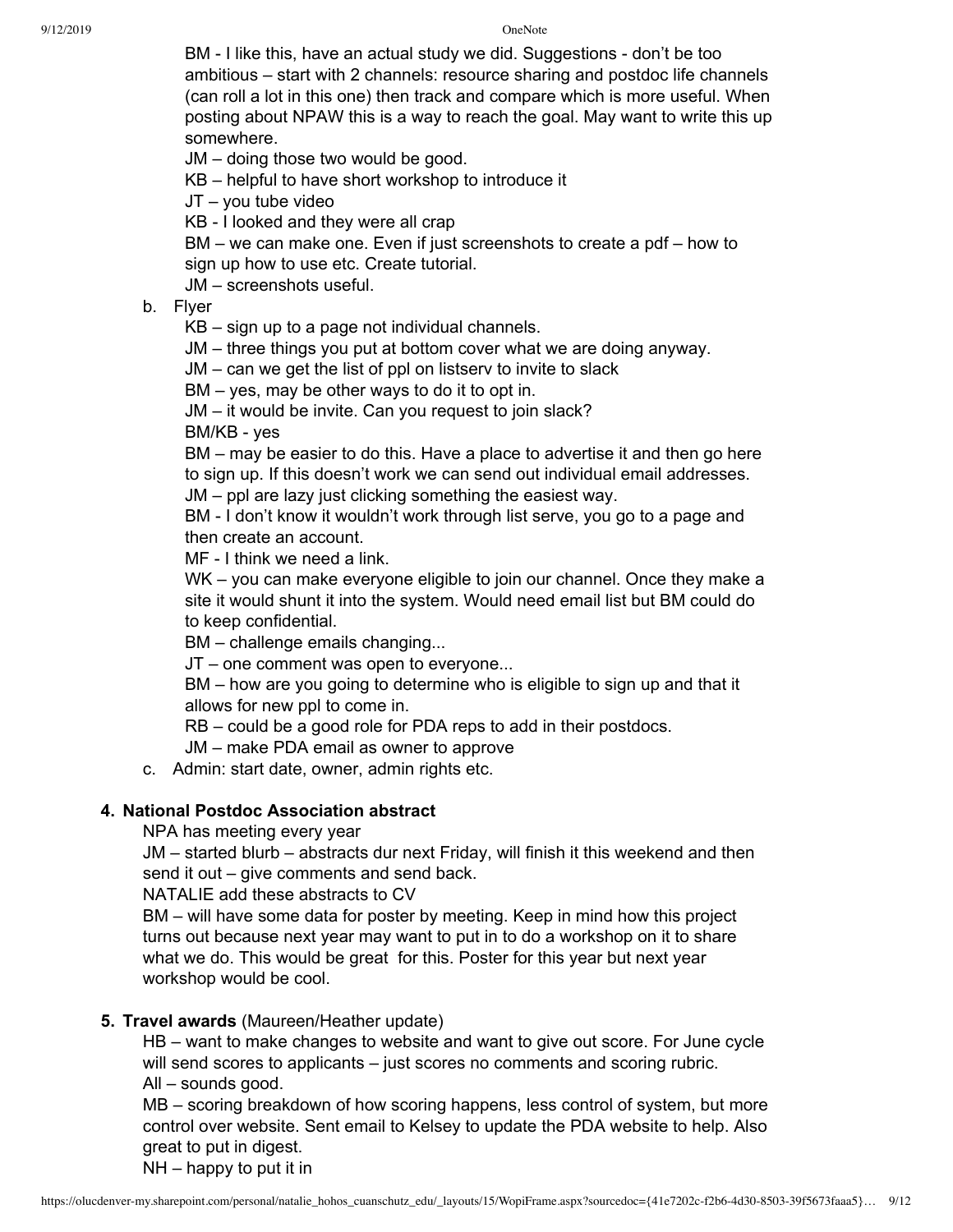MB – also liked the topic from the last digest from a travel award winner, can we do more maybe once a month

NH – yes happy to if you coordinate

 $MB - yes$ 

HB – want to add disclaimer on website saying we can disqualify ppl if they don't qualify.

KB i think it's there

MB – yes but we want it bold and highlighted for clarity.

## **6. Next meeting date?** Right before NPAW?

JM – would be useful for a quicker meeting next week before NPAW. Send out a doodle for next Thus/Friday. To make sure we are good for NPAW. BM – do you want me to send out networking flyer separately JM – might as well. BM – calendar – PDA events – add PDA to them and networking has been added to Bruce – delete PDAs NH – will make changes.

RB – sent out first announcement for seminar series. Will send out emails to reps, get ppl you know to do it. If we get a lot of people do 3 in an hour 15 min each. All – sounds good

BM –at all events have a sign up to have people who want to get involved to get involved at everything.

## **Action Items From Current Meeting:**

## **General Action Items:**

- PDRD chair any update from PDRD wrap up meeting Need to harass people at block party. Send email after NPAW Try to recruit at NPAW
- Update PDA calendar to have PDA in front of all events (NH)
- Give comments on National Postdoc Association Annual Meeting Abstract ALL

## **NPAW/Block Party Action Items:**

## **General:**

- Make handouts for NPAW/block party for where to find resources and QR codes to find them / MF and KB will coordinate to find where resources are on the website and then make flyers with QR codes for block party table  $-KB$
- Make survey for NPAW reservations (JT/WKKB)
- Make NPAW flyer KB
	- JM submit all NPAW events to National Postdoc Assoc.
- JM fill out official function form
- Make signup sheets for all NPAW events to get people involved in PDA
- JM make a general signup sheet to send out to all postdocs for help with NPAW

## **Daily Activities:**

**Monday:**Lunch Time Professional Development Workshop - Networking. Get volunteers to help run workshop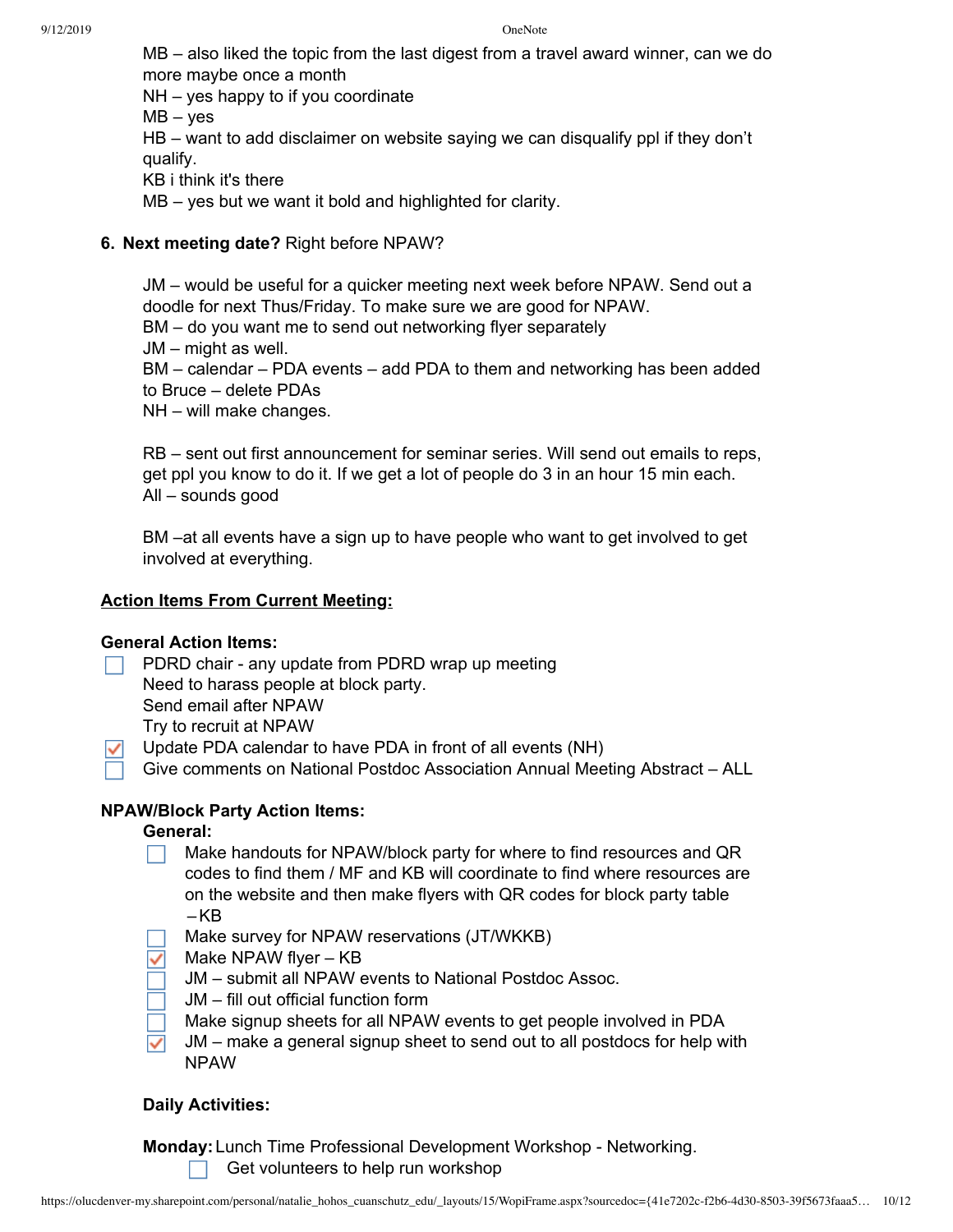Order breakfast - WK

 $\Box$ 

|                              | Tuesday: Coffee Hour 9:30 - 10:30, Headshots all day                         |
|------------------------------|------------------------------------------------------------------------------|
|                              | <b>Coffee Hour - JDP/RK</b>                                                  |
|                              | Finalize resources for coffee hour - all help out using NPAW<br>google sheet |
|                              | Look into new coffee brewing options (WK)                                    |
|                              | <b>Headshots - FH</b>                                                        |
|                              | <b>None</b>                                                                  |
|                              | Wednesday: Block party, happy hour, and trivia                               |
|                              | <b>Block Party - JM</b>                                                      |
|                              | NH/MF - wheel with questions/prizes                                          |
|                              | In progress, we have questions, just have to add answers                     |
|                              | Make Survey (paper) to have postdocs fill out to help guide our              |
|                              | advocacy goals for the year                                                  |
|                              | MF/JM take lead                                                              |
|                              | Make handouts for NPAW/block party for where to find resources               |
|                              | and QR codes to find them / MF and KB will coordinate to find                |
|                              |                                                                              |
|                              | where resources are on the website and then make flyers with QR              |
|                              | codes for block party table<br>- KB and MF will take lead on                 |
|                              |                                                                              |
|                              | Buy candy - NH                                                               |
|                              | <b>Happy Hour - JDP/RK</b>                                                   |
|                              | Figure out logistics of how to give drinks at happy hour                     |
|                              | Move Happy hour to 5pm                                                       |
| Trivia - KB                  | Finalize reservation day before - KB                                         |
|                              |                                                                              |
|                              | Finalize reservation day before - KB                                         |
|                              | <b>Thursday: Career Panel</b>                                                |
|                              | In charge: MF and WK                                                         |
|                              | Coordinate question generation - slack channel?                              |
|                              | KB/WK - reach out to medical writer                                          |
|                              | KB- reach out to professor at Regis                                          |
|                              | RB – contact Jen Kemp – grant writer                                         |
|                              | NH - order breakfast                                                         |
|                              | Friday: Ice Cream Truck and Scavenger Hunt                                   |
|                              | Ice Cream: JDP and JT                                                        |
|                              | JT – fill out university insurance form                                      |
|                              | <b>Scavenger Hunt: NH and JM</b>                                             |
|                              | Get resources on board – who?                                                |
|                              | Make sheet for participants - NH                                             |
|                              | Print out tiebreaker questions - NH                                          |
|                              |                                                                              |
| <b>Slack Channel Related</b> |                                                                              |
|                              | NH - Make slack channel flyer - in progress                                  |
|                              | RB - talk to Dept. Reps about program to get word out                        |
|                              | KB - advertise on social media once we get channel going                     |
| Create slack tutorial        |                                                                              |
|                              |                                                                              |
| Dept. Reps. Related:         |                                                                              |

RB - Start thinking about changing/making attendance requirements Dept. Reps.

KB - follow up on Dept. Reps. Summer Social Event

RB - get Dept. Reps. Involved in the seminar series recruitment